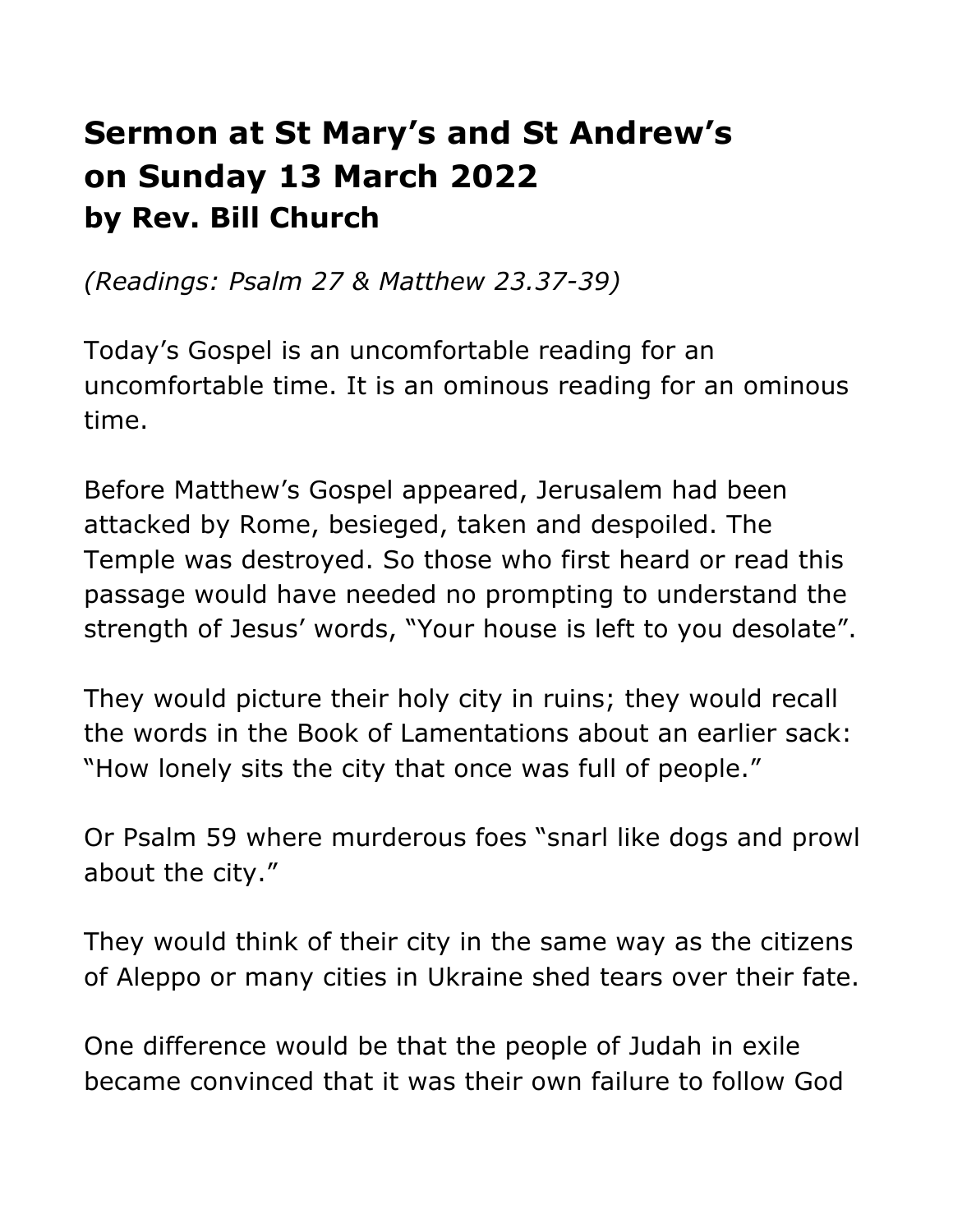properly which led to the disaster, while today the assault on Ukraine is clearly seen as the outcome of human aggression and the citizens of Kyiv can say from Psalm 27: "False witnesses have risen up against me and those who breathe violence."

The writer of Lamentations was given up to despair, but even in the depths, he realised that despair is not the final destination.

It is not helpful to offer advice to the people of Ukraine on how to regard their grievous plight. If we did that, we would be useless and officious, like Job's comforters.

But what about us when we encounter something evil that we are helpless to counter or lack resources to mend? Mere despair just digs the hole deeper. Can today's Gospel offer some pointers?

Immediately before the passage we have heard, Jesus had launched in to the seven woes: "Woe to you, scribes and Pharisees" for their many faults and misdeeds. He sounds like an angry Old Testament prophet.

Then in our passage, we find the image of a mother hen. Have you seen a mother hen? She clucks and fluffs up her feathers, she sounds anxious and flustered, and the chicks run to her for shelter. That is a charming picture, homely and almost ridiculous as the self-image for a charismatic leader.